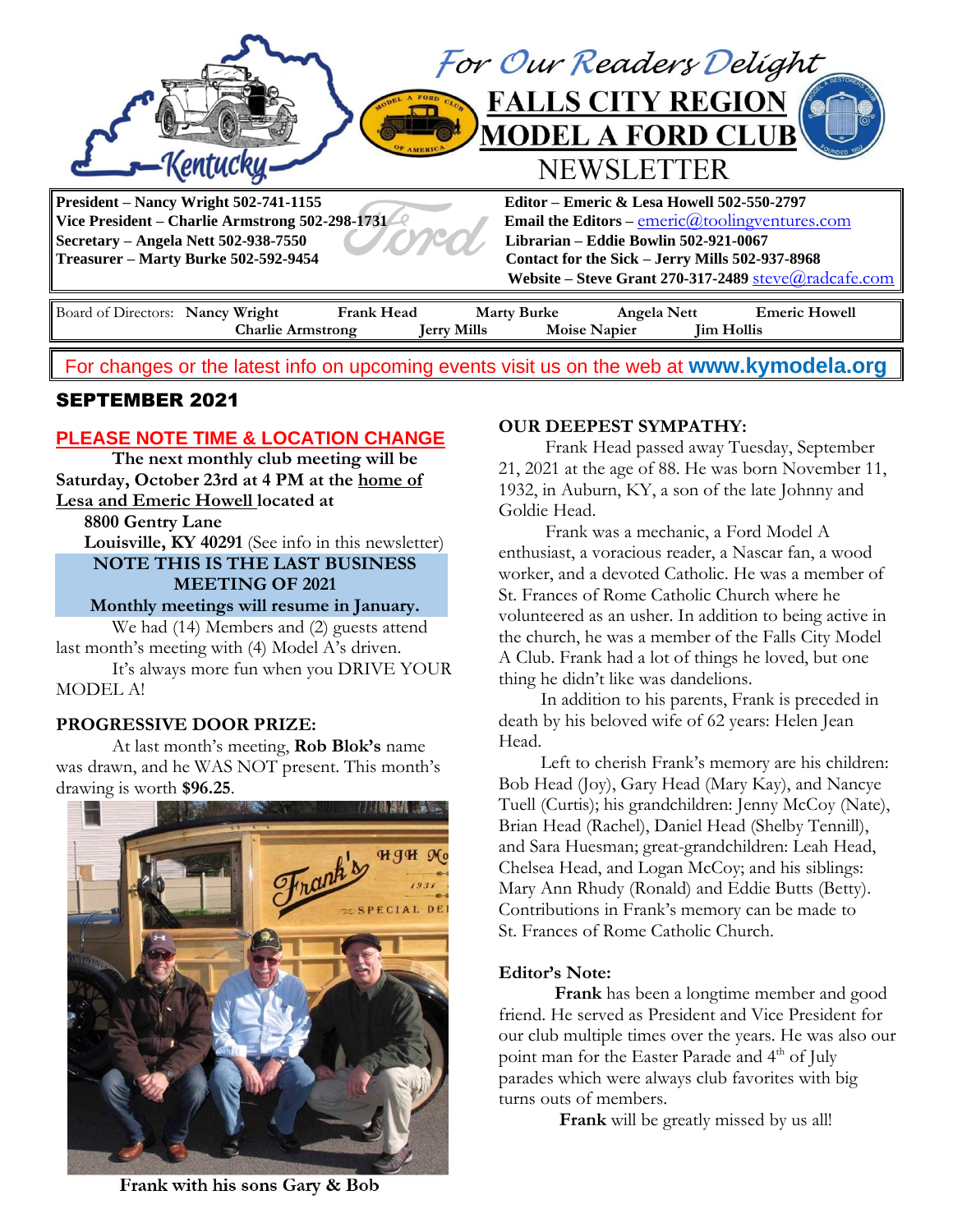### **WELCOME NEW MEMBERS:**

We welcomed two new members to the club in September:

- **John Miller** who owns a black 1930 Tudor sedan. He received the car from his friend of 35 years and plans to restore it.
- **David Jones** is a car collector and a member of KYANA AACAA. He recently purchased a 1929 Fordor sedan that is dark blue.



**Louie Nett** provided a show and tell about his new and improved brake adjusting gauge. This gauge helps accomplish a more accurate setting.



**Tom & Linda Moorehead**



**Fran & Jim Hollis**

### **REPORT ON WESTPORT KY TOUR:**

**Moise** Napier planned a nice lunch trip to Knock on Wood restaurant in Westport. The store was filled with crafts. The weather, the food and fellowship were great! THANKS, Moise!





**Moise Napier, Roy Armstrong & Jim Norris** *(Note: Moise is wearing his name badge… just say in')*